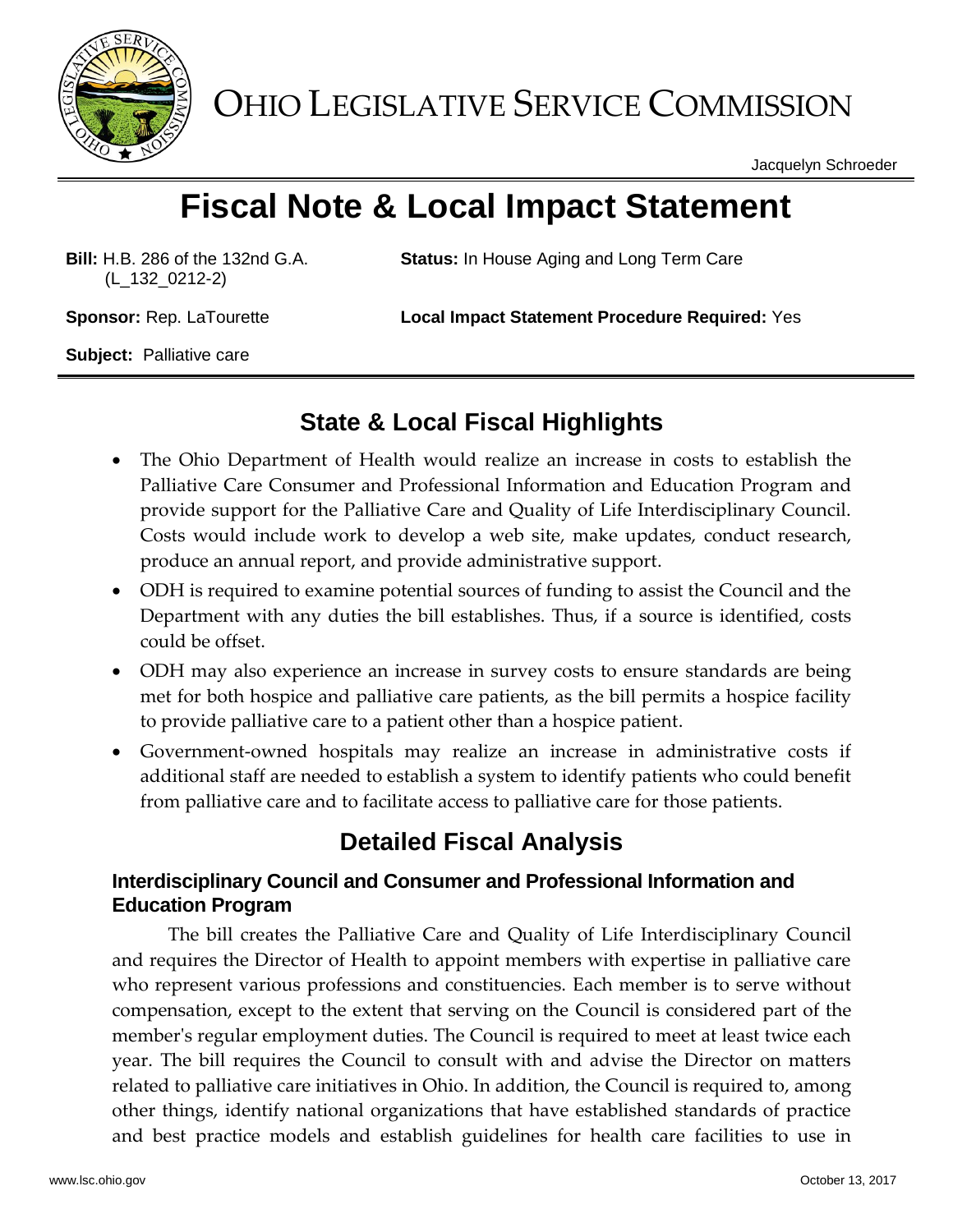identifying patients who could benefit from palliative care. The bill requires the Council to submit an annual report to the Governor, General Assembly, and several executive agencies. The Ohio Department of Health (ODH) is required to provide administrative support for the Council. At the request of the Council, ODH is required to examine potential sources of funding to assist the Council and ODH with any duties the bill establishes.

The bill establishes the Palliative Care Consumer and Professional Information and Education Program within ODH and specifies that the program's purpose is to maximize the effectiveness of palliative care initiatives by ensuring that comprehensive and accurate information and education on palliative care is available to the public, as well as health care providers and facilities. As part of the program, ODH is required to publish information on palliative care on its web site, including information on continuing education opportunities for health care professionals, information about palliative care delivery, best practices, and consumer educational materials and referral information. The bill permits ODH to develop and implement other initiatives regarding palliative care services and education as it determines necessary. ODH is required to consult with the Palliative Care and Quality of Life Interdisciplinary Council in implementing the program.

According to ODH, it would experience an increase in administrative and information technology costs. ODH states that there could be additional staff costs to: develop a web site and make updates, conduct various research, help facilitate the work of the Council by summarizing member input and produce an annual report, provide administrative support to the Council, and possibly provide assistance to health care facilities required to provide palliative care information as described below. However, the bill requires ODH, at the request of the Council, to examine potential funding sources to assist ODH and the Council with duties established by the bill. If a source is identified, costs may be offset.

#### **Palliative care access**

The bill requires health care facilities to (1) establish a system for identifying patients or residents who could benefit from palliative care and (2) provide information on, and facilitate access to, appropriate palliative care services for patients and residents with a serious illness. According to the Ohio Hospital Association, some hospitals may already have a system in place to do this. Those hospitals that do not have such a system could need to hire additional staff in order to implement these measures. Administrative costs could increase for any government-owned hospital that was required to hire additional staff.

The bill also authorizes a licensed hospice care program operating an inpatient hospice care facility or unit to provide palliative care to a patient other than a hospice patient. According to ODH, this may require additional survey time to ensure standards are being met for both hospice and palliative care patients.